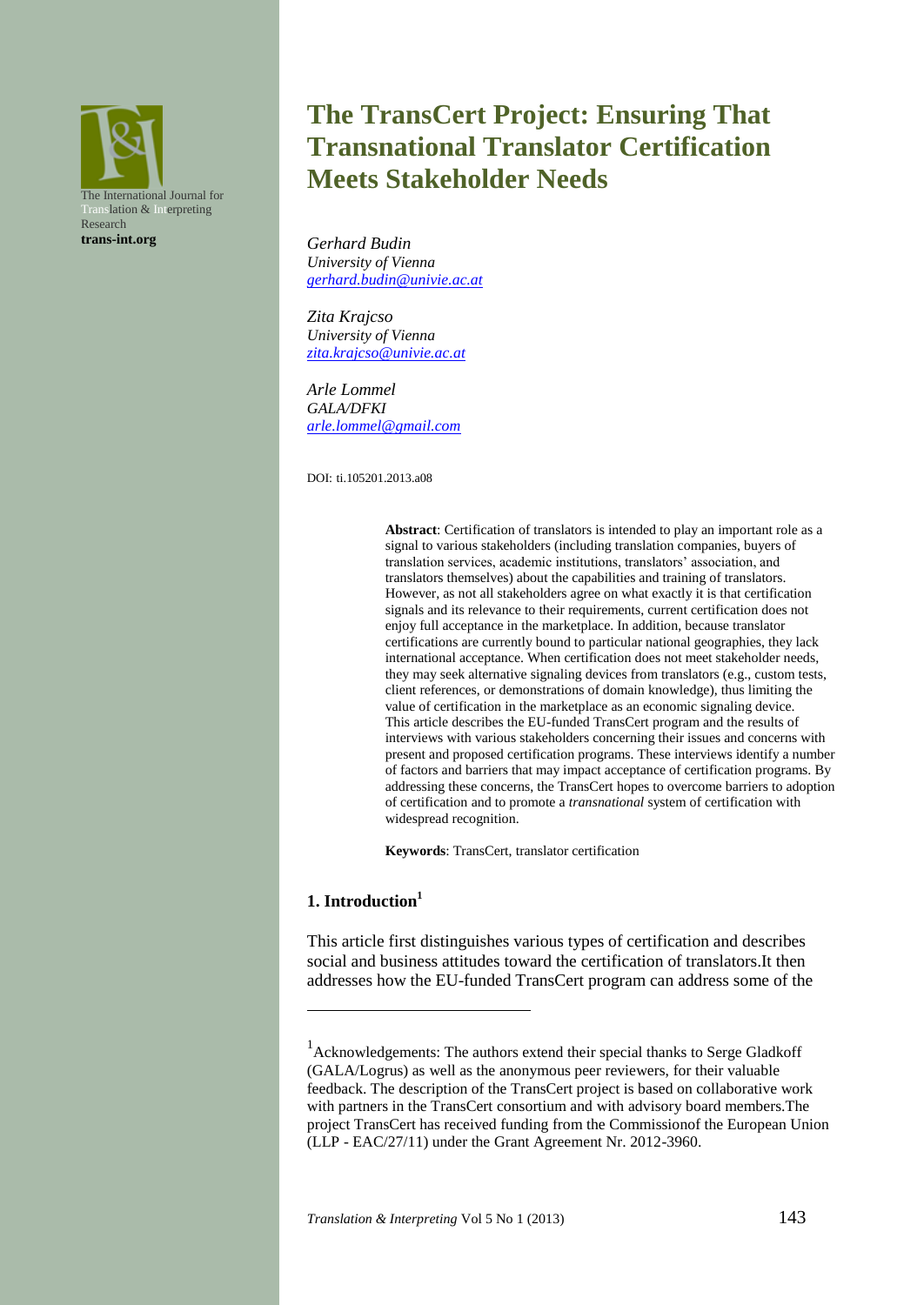difficulties faced by existing certification programs. Based on numerous interviews with professional translators, representatives of language service provider (LSP) companies, and institutional buyers of translation services, it presents issues that must be addressed to ensure that future certification efforts will be seen to have relevance in the marketplace. It discusses these sometimes-contradictory attitudes in the context of TransCert, which aims to design and implement a pan-European, transnational, voluntary certification program for translators. TransCert was designed with the benefits freelance translators expect from being certified, as well as the detrimental effects they fear, in mind. It also addresses the needs of a heterogeneous group of stakeholders, all of whom must "buy into" certification for it to be truly effective. In a global workforce and marketplace, certification will need to be implemented at a transnational level in order to deliver its full benefit.

## **2. Framework**

Consistent with relevant international standards and the predominant usage in manyAnglophone countries, *certification* in this article refers to third-party attestation or validation that a product, process, or individual meets standard requirements.<sup>2</sup> The underlying motivation for certification is to increase the quality of and/or trust in products, organizations, and persons. Certification relies on pre-determined and standardized criteria (often specified in standards documents) that are agreed upon by the stakeholders concerned.

#### **2.1. Types of certification**

In general there are three primary types of certification, distinguished by their object. These types apply to the translation industry as well, and any discussion of certification must keep them distinct. These types are explained below.

#### *2.1.1. Certification of products*

Certification of products (and services viewed as products rather than processes) focuses on qualities within the product itself, separate from the method of production or the individual producing/delivering them. This sort of certification is based on standards for product qualities. In the translation environment, product certification would be realized as a certification that a particular translated text meets certain requirements. Despite long-standing interest in this topic, there are currently no international translation standards for translation products (ISO/TC 37/SC 5 "Translation and Interpreting" is responsible for this topic).The lack of standards here is largely due to the difficulty of certifying translations themselves when faced with many varying, and potentially conflicting, usage scenarios: a translation eminently suitable for one use or scenario may not be suitable in another. However, there are projects on translation product assessment standards that could eventually become the basis of standards on how to create translation quality assessment metrics.

1

 $2$  In some Anglophone countries (notably Australia, New Zealand, and South Africa), this concept is referred to as *accreditation*. However, in international discourse and in other Anglophone countries accreditation refers to a different concept: the official recognition of a body as authorized to grant certification. (See Angelelli&Jacobson 2009, Angelelli 2009, Russel&Malcolm 2009, Marais 2013, Hlavac 2012, Pym et al. 2012).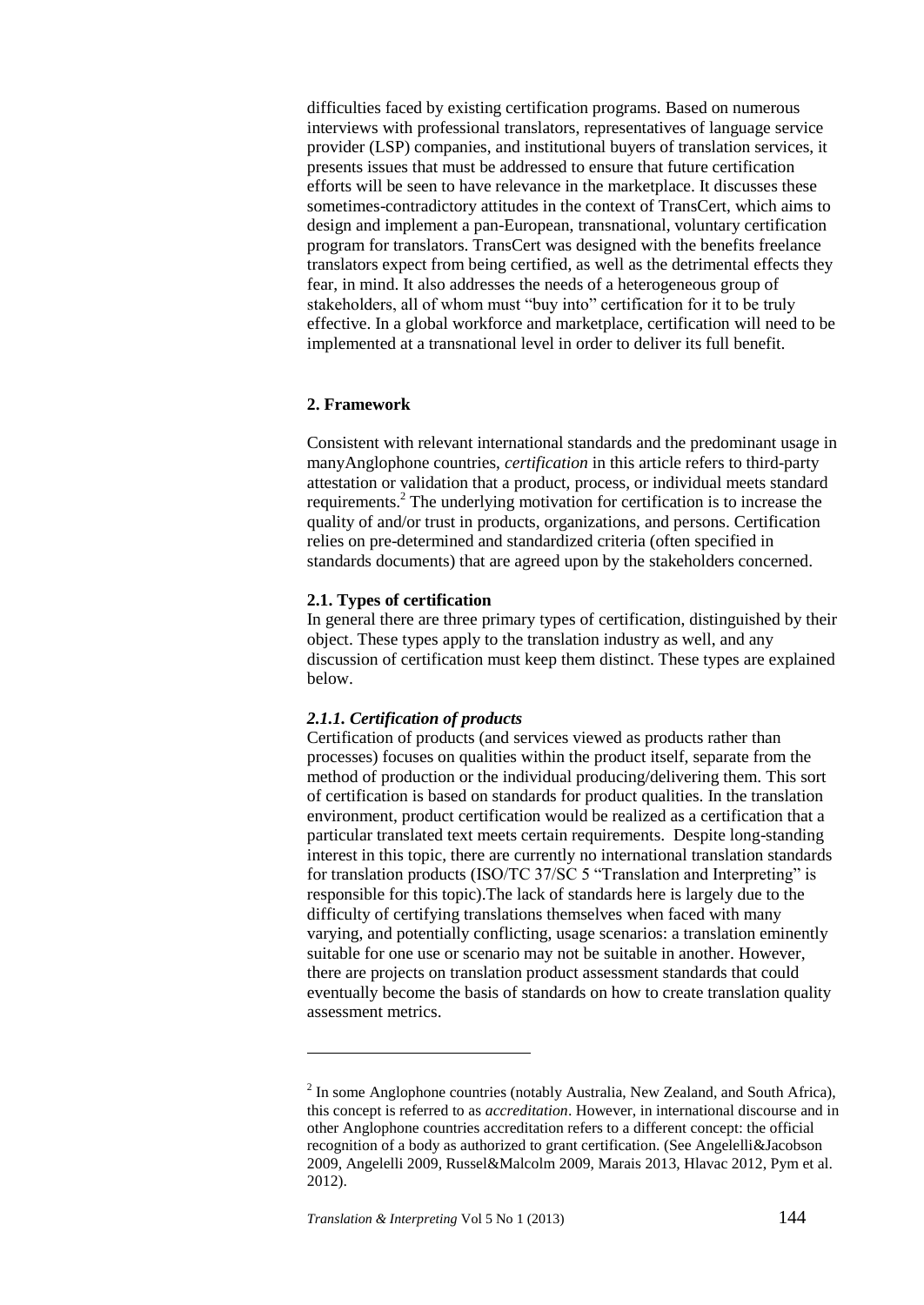## *2.1.2. Certification of systems*

The second type of certification focuses on managing the *process* used to make a product or provide a service. This manufacturing perspective assumes that by appropriately controlling the process many quality issues can be addressed. As a result relevant standards (such as the ISO  $900<sup>3</sup>0$  series) focus on building relevant and repeatable processes. While the goal is to deliver a quality product, certification in this area focuses on the organizational and process structures used.

In translation, this aspect is addressed by EN  $15038:2006$ ,<sup>4</sup> which lists process and provider requirements for quality translation. EN 15038 does not examine translated documents or certify them, although it does mandate that appropriate quality assessment procedures be in place and that translators be qualified. EN 15038 certification is currently available through the Language Industry Certification System (LICS). An international version of EN 15038 (ISO 17100) is under development.

## *2.1.3. Certification of individual persons*

The third type of certification focuses on certification that individuals (subcontractors or individual service providers) have met standard requirements for knowledge, skills, and abilities or relevant experience and is the focus of this article. In this perspective, individuals must demonstrate that they are qualified to provide a particular service. For example, translators typically must demonstrate knowledge of a source and target language and working knowledge of translation skills. There are a number of translator certifications available at the national level (see the article by Jim Hlavac in this issue of *Trans-Int* for more details). The European Certification and Qualification Association also offers certification for different professional profiles, including terminology manager, a profession closely related to the professional profile of translators [\(http://www.ecqa.org/\)](http://www.ecqa.org/).

These three types of certification are not isolated from each other. EN 15038, for instance, mandates that language service providers use "qualified translators" in furnishing a translation service. In addition, translators not only work for companies acting as translation service providers, but they also directly furnish translation services to clients, so they may be required to demonstrate adherence to the requirements for systems certification.

Figure 1 shows how the three types of certification are related to each other and the types of standards according to which the different objects of certification are assessed:

- ISO 9001:2008 sets out the requirements of a quality management system
- ISO 9000:2005 covers the basic concepts and language
- ISO 9004:2009 focuses on how to make a quality management system more efficient and effective
- ISO 19011 sets out guidance on internal and external audits of quality management systems.

1

<sup>&</sup>lt;sup>3</sup>The ISO 9000 family addresses various aspects of quality management and contains some of ISO's best-known standards. The standards provide guidance and tools for companies and organizations that want to ensure that their products and services consistently meet customer's requirements, and that quality is consistently improved. There are many standards in the ISO 9000 family, including:

<sup>&</sup>lt;sup>4</sup> See http://esearch.cen.eu/esearch/CatWeb.aspx?id=6868003 for the national version of this standard in various European countries.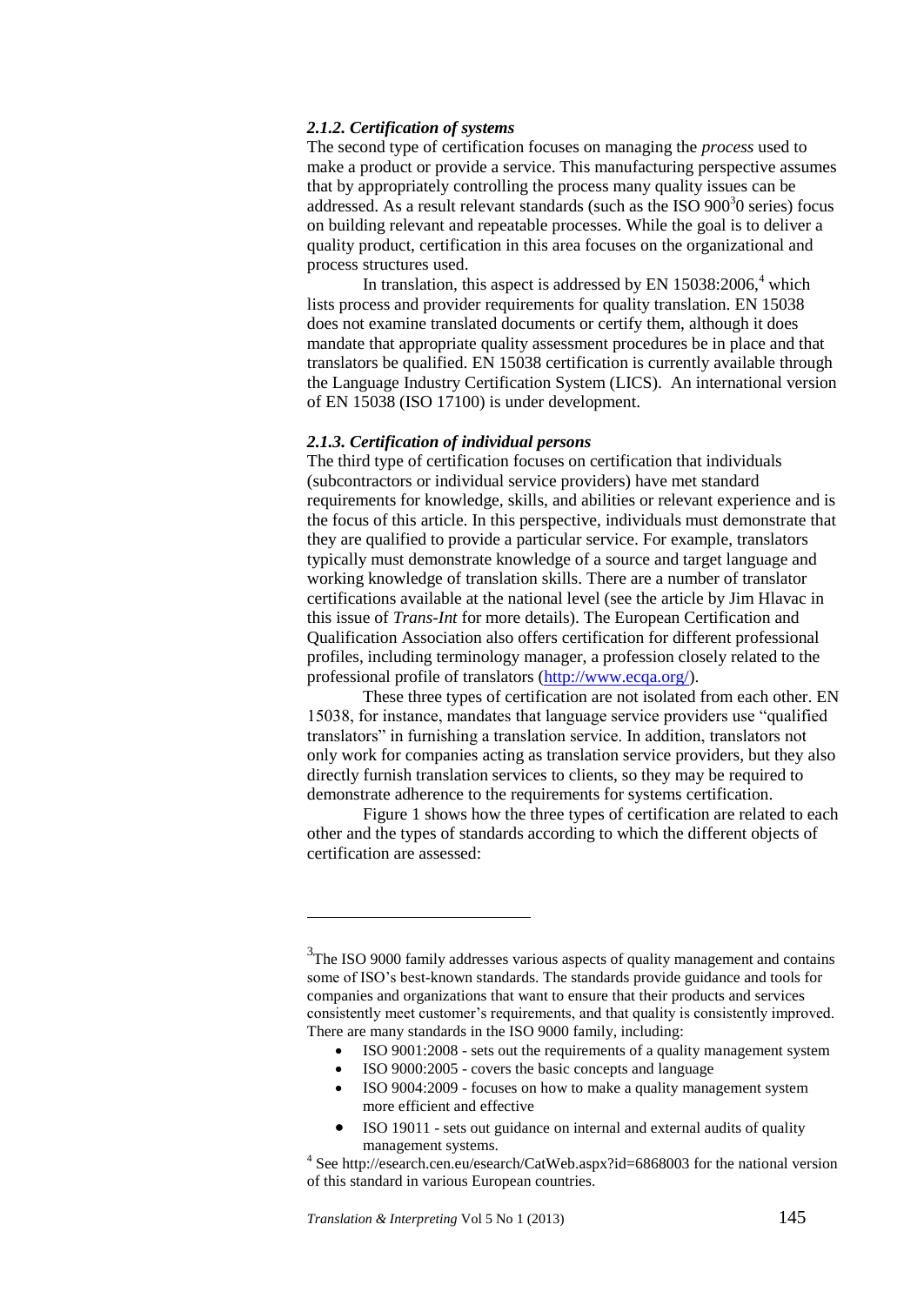

*Figure 1. Types of certification and their relationship to types of standards*

# **2.2. Scope and Goals of the TransCert Project**

In order to address the perceived need for certification at the international level, the European Union's Directorate General Translation (DGT) set up a task force in 2011 with the mandate to discuss and determine the scope and shape of a project for the trans-European voluntary certification of translators. The task force consisted of representatives of the existing EMT (European Masters of Translation) programs, translator associations, and of translation companies (EMT 2011). As a result of the work of the task force, a consortium led by the University of Vienna submitted a project proposal called TransCert in February 2012, in response to a call for proposals by the European Union in its Lifelong Learning Programme (LLP 2012).

This study presents results of the initial work in the TransCert initiative and in a separate, but related, investigation of existing certification schemes. It focuses on specialized (technical) translators, not literary or media translators or interpreters. This focus on technical translators was discussed and decided in preliminary discussions within the TransCert task force. When the project officially begins in 2013, the question of scope will be considered for further refinement (see section 4 for more details).

The goalof offering certification to persons in the domain of translation is to provide professional translators with a *transnational*proof of qualification they can present tocurrent and future employers and clients. However, if such certification is to gain widespread acceptance, it must be relevant to market needs, and cannot be seen as an "academic" or protectionist device, but must instead address needs from various stakeholder groups.

Another aim of TransCert is the professionalization of the entire translation field. Translation still has a traditional, local-oriented "cottage industry" mentality. While this paradigm has had a long history, the industry is now transforming into a technology-based, web-driven one in which economies of scale where clients outsource thousands of pages to be translated in very short time frames have become the norm. In this environment a "craft" paradigm cannot meet demands, but certification of skills relevant to modern production environments can help buyers and providers alike by allowing translation providers a way to demonstrate the relevance of their skills to today's internationally-oriented, transcultural, and networked model.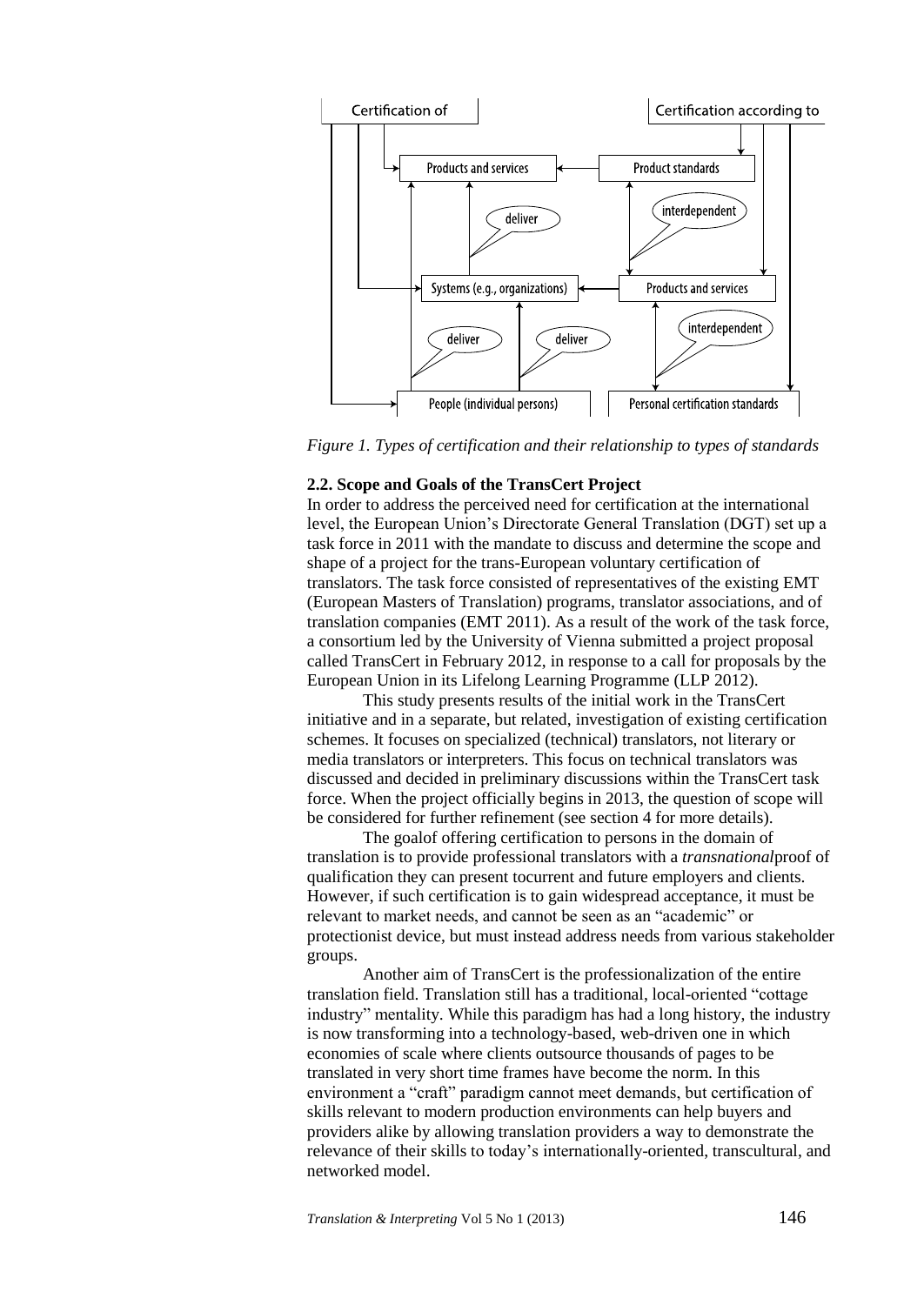# **3.Assessing the Market Response to Current Certification**

One of the core assumptions of TransCert is that any proposed transnational certification scheme for translators must address and improve upon current national schemes. Unless a new scheme can offer a distinct change for the better, it is unlikely to succeed. Certification must also serve as an appropriate "signaling device" with real meaning to various stakeholders (see Chan 2013), or it is likely to be rejected or ignored.

In preparation for this article and submission of the proposal for the TransCert project, we interviewed (formally and informally)approximately 60 individuals active in various aspects of the translation industry concerning their perception of the value of certification and issues that impact it, with a particular goal of identifying any obstacles that impact acceptance of certification. These interviews focused on the following groups of stakeholders:

- University programs in the EMT network (European Master of Translation, a quality label for translation Masters programs), as well as elsewhere.
- Representatives of organizations employing or contracting with translators, primarily translation companies at the national, European (through EUATC – the European Association of Translation Companies), and international (through GALA, the Globalization and Localization Association) levels; and
- Organizations representing translators at the international (FIT, International Federation of Translators) and national (through national translator associations) level.

Our interviews focused on the following general questions and topics:

Who is interested in the certification of translators?

- What do translation service providers think of certification in comparison to other methods of demonstrating competence?
- How important are technology skills to employers and are they covered by existing certification schemes?

Which other skills are essential to be covered by certification schemes? Does certification increase pay rates for translators and translations?

Although the results of these interviews are qualitative rather than quantitative, certain common conclusions emerged:

**Certification of translators is generally more important for language service providers (LSPs) working with governments or large corporations**. In larger governmental and commercial institutions purchasing decisions are typically based on more formal criteria than in smaller companies, where personal relationships play more of a role. In particular, for government buyers, price is (in principle at least) the only consideration that can be taken into account when comparing equivalent bids. If purchase contracts require certification, substandard suppliers may be excluded from the bidding process and their lower prices cannot skew the selection process. Certification of the supply chain can help to distinguish between providers who can meet certain requirements and those that cannot. Thus certified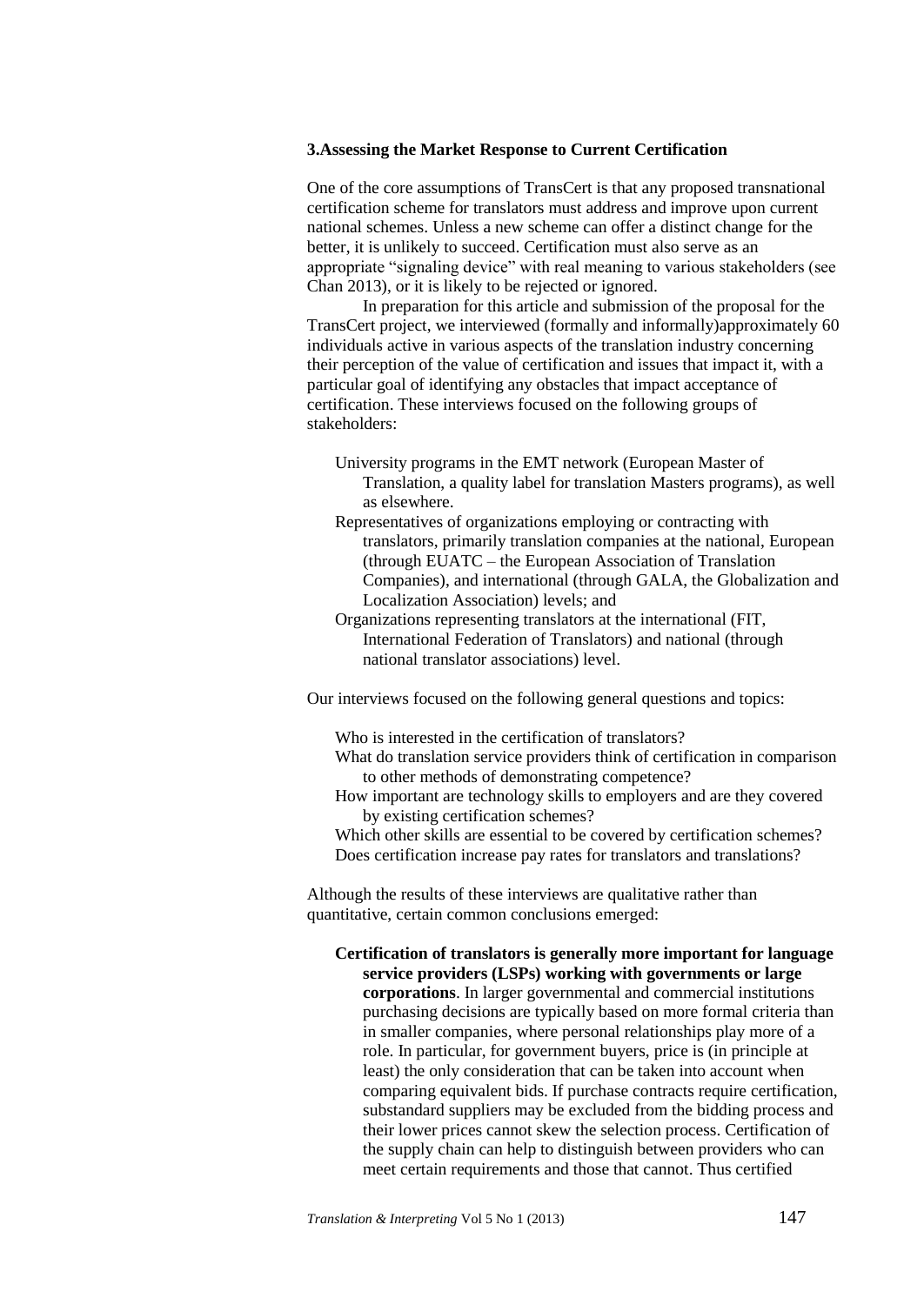translators are increasingly relevant for service providers looking for competent, reliable subcontractors with a "quality stamp" on them. (By contrast, LSPs that deal with smaller clients tend to see certification as less relevant to their clients.)

- **Larger LSPs are more interested in certification than smaller ones**. This point relates to the previous one in that larger LSPs are also more likely to work with larger client organizations. There is a critical mass of larger LSPs with a broader service portfolio that are interested in the idea of certifying translators. In fact, for the TransCert initiative, representatives of large LSPs expressed interest in transnational certification of highly domain-specific specialized translators, e.g., medical science and technology, legal translators, or business translators.
- **The value of certification varies by vertical industry/domain**. Businesses active in regulated industries or industries with significant threat of litigation are more likely to require a certified supply chain. Using certified translators provides a way for them to reduce the likelihood of negative regulatory or legal outcomes. Certification therefore must be able to account for domain-specific needs and a single, one-size-fits-all general certification is unlikely to see significant uptake.
- **Examinations or test translations are seen as an alternative to certification, especially for LSPs working in highly specialized domains**. In our interviews we repeatedly heard that ATA certification (as just one example among many) does not provide any assurance that a particular translator will be competent in a particular domain. Many LSPs therefore do not see translator certification as relevant to their work and work experience and domain expertise may be considered more reliable indicators of suitability than a (general) certification. As a result many of them either administer their own tests that focus on specific domain skills or they hire translators for a probationary period. Even if such a probationary period is not formally specified, they watch new hires closely to determine whether they will continue to work with them. Domainspecific certification could replace, in part, examinations and test translations for specific domains. However, unless certification can be shown to be at least as effective as tests in identifying resources qualified to work *within specific domains*, it will remain underutilized.
- **Current certifications schemes provide insufficient linguistic and geographic coverage**. One common criticism was that any single existing certification scheme can address at best a small fraction of the market. As the number of language pairs required by business has increased and the market has shifted away from traditionally dominant languages, certification has not kept up. A number of respondents felt that it did not make sense to maintain two validation processes, one for language pairs or locales where certification is available and one for other areas. Certification programs must therefore work to expand their coverage for major markets/languagepairs.
- **Certification must address technology skills, not just translation skill**. Many LSPs value the ability to use specific technologies more highly than certification, since their translators must work within a technology framework and training a translator to use a new set of tools takes time and money. Companies that specialize in product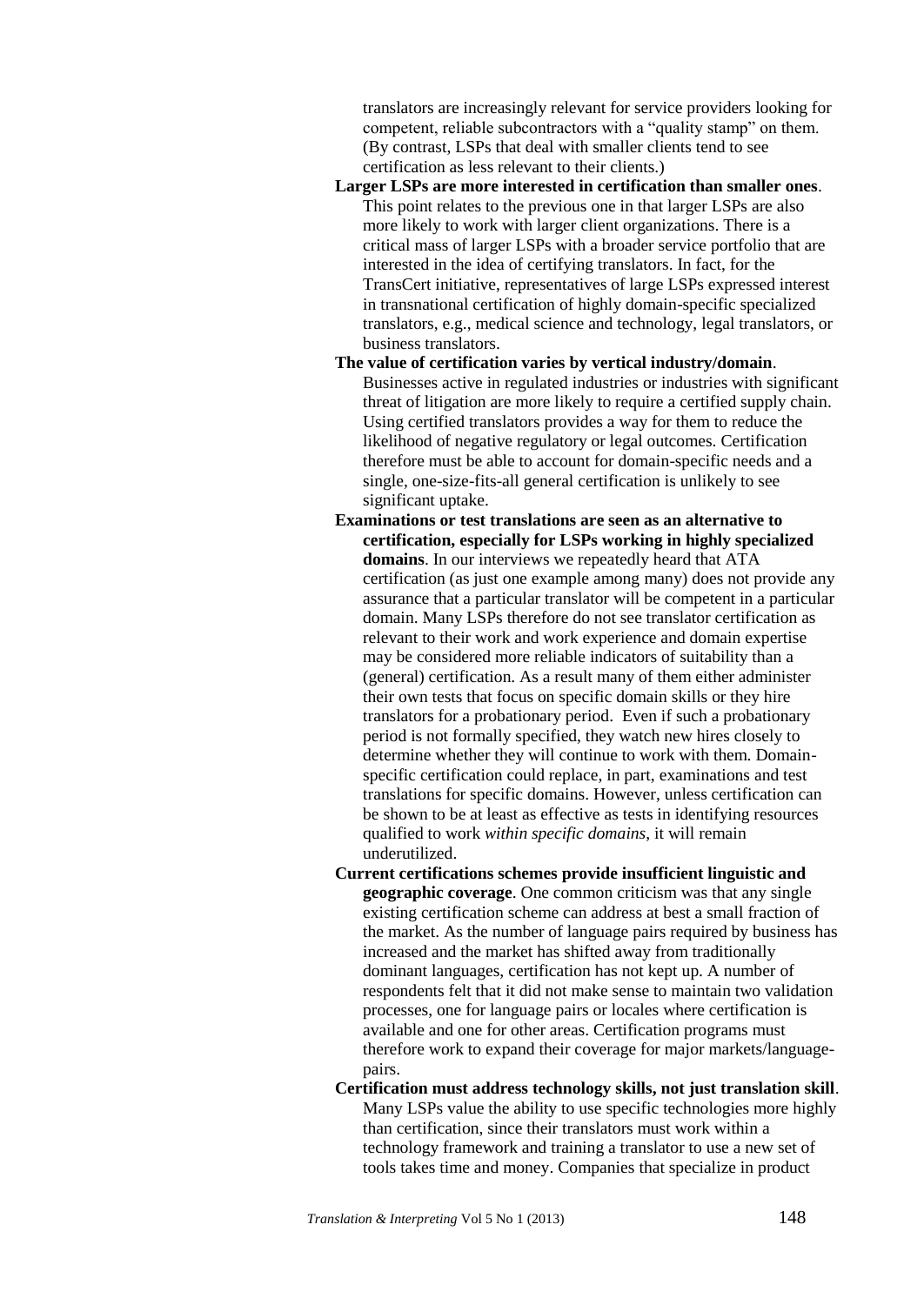localization in particular are more likely to see general translator certification as less important because they require specialized skills not covered by certification. When asked what would be relevant to the localization industry, the response was that workflow- and technology-oriented certification schemes would be particularly interesting and translation technology competence is a major part of the competence model in the EMT that the TransCert model is based upon.

- **Current certification models cannot tell how well a translator will contribute to project success**. One frequent criticism of current certification processes is that they focus on translation as an abstract skill, stripped from the context of how well the translator will contribute to a project's success. For example, if a certified translator produces beautiful work but cannot meet deadlines or work with others in a collaborative environment, the certification may mean little to their employer. (One response to this criticism is that a certification program could require letters of recommendation from former employers that specifically address the candidate's ability to contribute positively to project success.) Certification must therefore effectively signal to buyers that a translator will be able to meet project requirements in a professional manner.
- **The perceived importance of transnational certification is proportional to the geographic/linguistic scope within which a company does business**. Not surprisingly, companies that work in a single market are less likely to value *transnational* certification since *national* certification meets their needs. Companies that work in multiple markets, however, place more value on a unified certification scheme since it reduces the burden to learn about and evaluate multiple schemes and helps strengthen their position and image in an international marketplace. Therefore efforts to promote transnational certification are most likely to succeed when targeting companies with a larger international profile.

None of the companies or individuals we spoke with assigned a negative value to certification and we were told that, all other things being equal, a certified translator would have an advantage in being hired, although this advantage might be slight and would not override other concerns.

When asked if certification would impact pay rates (a common argument for certification is that it would help translators make more money), we found that there was little agreement on this point. Some companies would pay more for certified translators, generally in cases where having them allowed companies to demonstrate marketplace differentiation to government or corporate buyers. On the other hand, where such a demonstration was not critical, we found that many of those we interviewed based rates on the efficiency and quality that individuals demonstrated over time, so a non-certified translator could make more than a certified translator based on project metrics and experience.Until certified translators are seen as consistently better able to contribute to project success than their noncertified counterparts, pay differential is unlikely. However, preferential hiring in which certified translators have an advantage is a more realistic short-term goal.

While these surveys summarized here did not provide quantitative data, they do suggest a number of business and social issues that the TransCert program must address if it is to meet its goals. They also suggest a number of issues that could be addressed in more systematic surveys of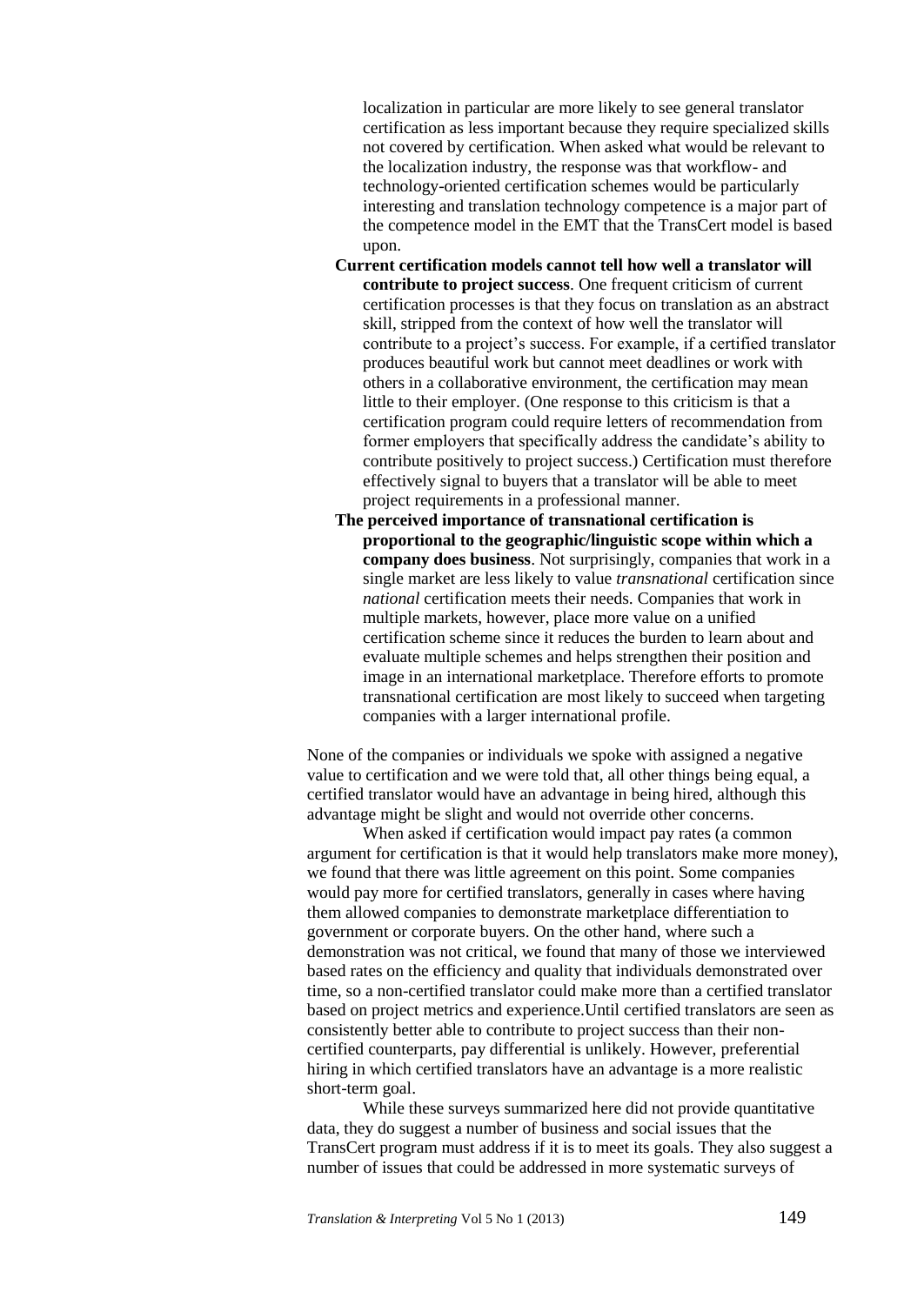various stakeholder groups to ensure that certification schemes meet requirements. Such assessment must be ongoing to ensure that specific developments meet stakeholder requirements.

#### **4. The TransCert initiative and project**

Over the past threedecades the translation industry has undergone a dramatic shift in working methods and technologies. It has evolved from a loose collection of individuals interested primarily in literary works, to a multibillion euro horizontal industry essential to the success of most global industries. The language industry has shown high growth rates despite the global financial crisis and the volume of pages translated per year is sharply increasing. Despite the increased use of machine translation, more translators are working now than ever before. The number of languages into or from which service providers translate is also rising.

Increasingly translators are expected to show project management skills, problem solving strategies, and a high degree of computer literacy in order to be able to work in a hectic and competitive environment. As a consequence, the issue of innovative translator education has been addressed for many years by professionals and academics specialising in the field of translation studies.

The need to update translator-training curricula to reflect current needs resulted in the official launch in 2009 of the European Master's in Translation (EMT) under the auspices of the EC Directorate-General for Translation (DGT). EMT is a quality label for translation training programmes at the Master's level.It encourages universities across Europe to implement commonly accepted and market-oriented professional standards. Currently 53 university programs across Europe are focusing on specialized translation as part of the EMT network.

While the EMT network aims to provide innovative and high-quality translator education at a tertiary level, it is imperative to establish certification that makes sure that lifelong learning is taken seriously and that the highest standards of quality and professional relevance are maintained after translators have left these programs, as well as to provide a way for working translators to demonstrate excellence.This main objective is addressed by the TransCert project by extending the scope of recent research in translation to include vocational education and training as well asadult education. While there is currently no common EU certification for the job role of a Translator, TransCert will provide continuing professional development (CPD) and a Trans-European certification for translators.

The TransCert *initiative* is a long-term vision.However, the first TransCert *project*has beenfundedfor two years by the European Commission in its Life-Long Learning program, starting on January 1, 2013.The TransCert *consortium* consists of leading representatives of the three primary stakeholder groups in this area: university programs, translation companies, and translators associations (representing the individual translators). The consortium partners are:

 **University of Vienna.** The leading partner, the University of Vienna, has extensive experience as a coordinator, regional coordinator and work-package manager in national and EU-funded projects, with a strong focus on optimizing professional Information and Communications Technology (ICT)-based translator training and translation standardization.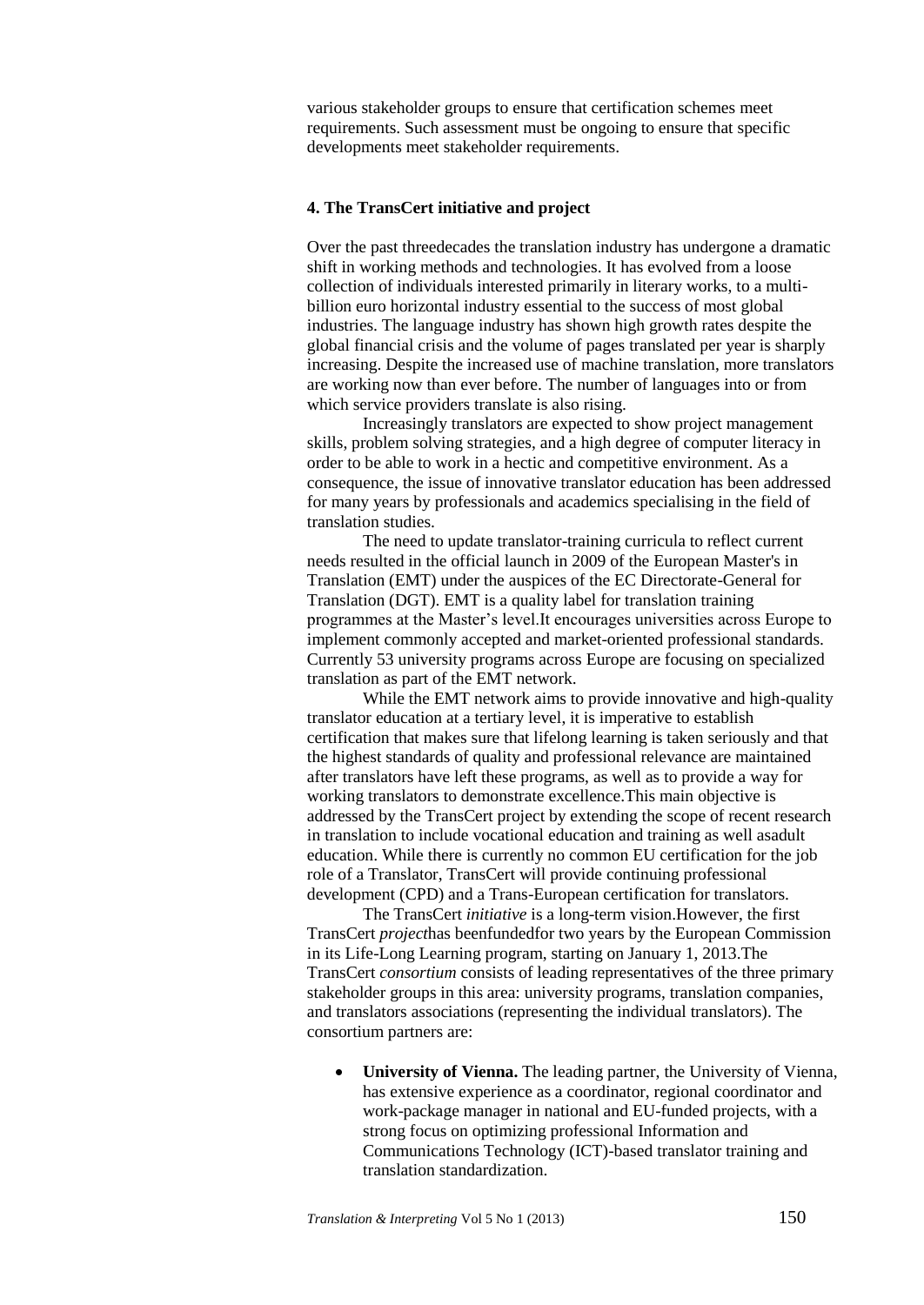- **ISIT Paris**. The ISIT in Paris is another of the leading universities in Europe offering high-quality translation training with a strong focus on domain specific translation and qualifying translators for international organizations (EU, UN).
- **Lessius Antwerpen.** Lessiushas extensive experience in developing and revising certified courses and in drafting ICT-based course materials, in standardization (ISO TC 37) and certification (ECQA, Federal Public Services in Belgium, LICS Auditor, EMT competence profiles).
- **International Software Consulting Network (ISCN)**. ISCN, the technological provider for the ECQA, supports the development of skills cards, online skills assessment and the integration of new job roles (professions) to the ECQA Framework, and manages the technology configurations of the LMS system. It closely works with TermNet that is leading the closely related professional profile of terminology manager.
- **INTERTEXT.** INTERTEXT is an agency for translation and interpreting services and represents the synergy between translators and customers in this project.
- **European Union Association of Translation Companies (EUATC)**. EUATC provides a united voice for translation companies to promote the highest standards in quality business practice and training of translators, thus solving common issues affecting the translation industry across Europe.
- **Globalization and Localization Association (GALA).** GALA is the largest non-profit global organization within the localization industry providing resources, education, ideas, and research to enhance the performance of the translation sector.

In addition, TransCert has an Advisory Board responsible for the scientific assessment of project activities. The advisory board members give feedback on public and internal drafts, providing a second level of quality assurance.All Advisory Board members are experts with a strong international reputation in the area of translator training and certification. Within the Advisory Board, TISAC, ATA and NAATI represent the global perspective of the project, and will work together with TransCert to create an accreditation body for certification programs in order to establish standards of professional practice.

The involvement of all stakeholders in the field will help ensure the quality and sustainability of transnational voluntary certification for translators, and will be open to non-European and non-EU countries all over the world. The various organizations and bodies involved with TransCert will consider feedback on current certification provided in this article to help ensure that the results will be seen as relevant and useful across the various stakeholder segments. We believe that the structure of this initial project and its focus on real-world project-oriented skills will help overcome the limitations of previous certification efforts noted in section 3 of this article.

## **4.1.Aims and objectives of the TransCert project**

The aim of the TransCert project is to develop a complete certification and training program (with a certificate, training scheme, training materials, eLearning portal etc.) for individuals working in positions under the job profile of "translator." TransCert will offer: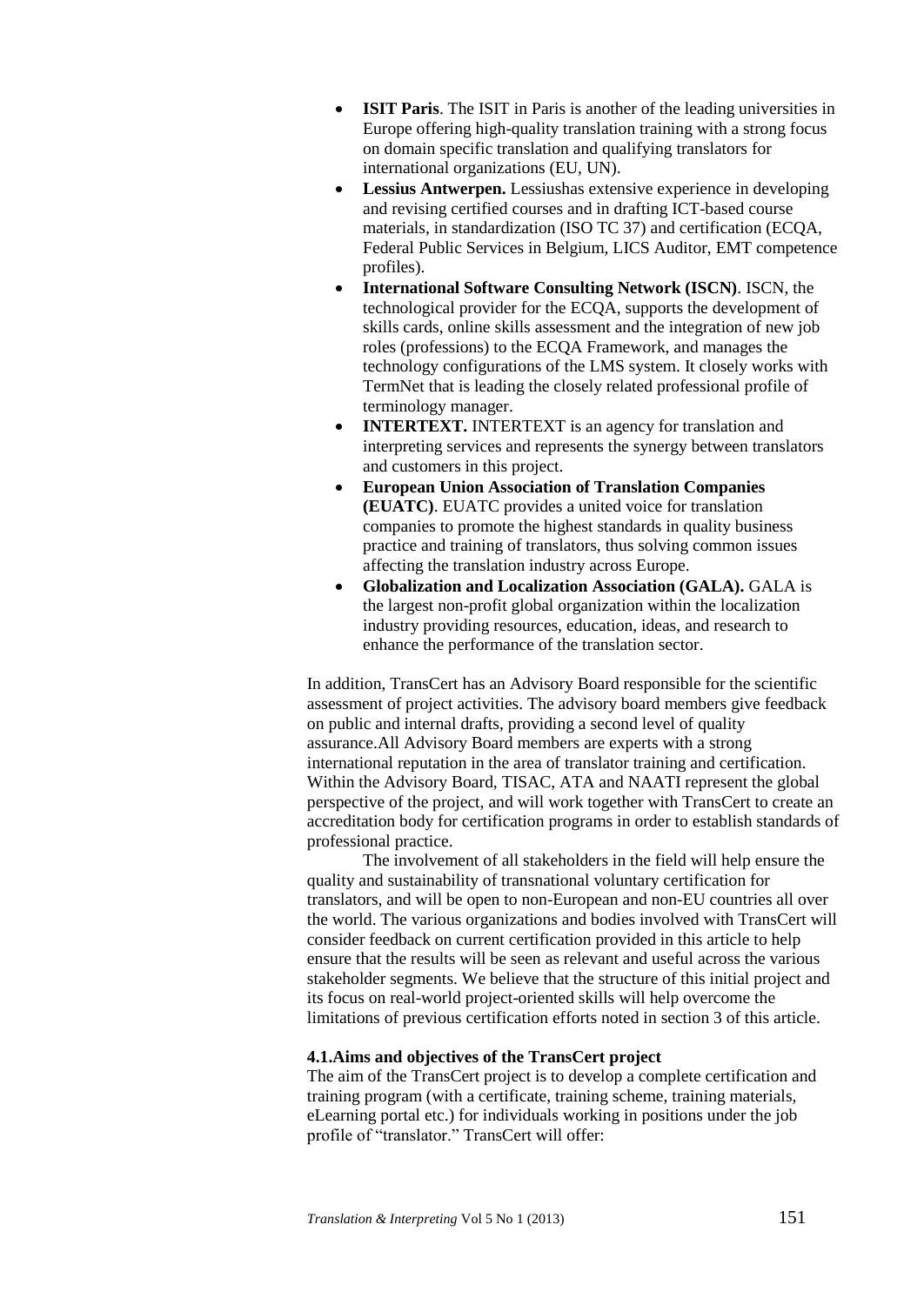A joint, common certification framework agreed upon among all stakeholders A certification portal A "skillcard" for the job profile of translator ICT-based training materials An examination scheme based on the above skill card.

While we anticipate that translator-training programs will want to ensure that

their students will be prepared for the TransCert examination, it is important to note that the training developed by the TransCert project is not intended to replacecurrent translator-training programmesand/or substantial real-life experience. Rather, TransCert will help candidates prepare for the certification exam once the necessary skills have been acquired over a period of years.

The ICT-based training scheme will be closely linked to networked learning environments where translators can acquire relevant skills (e.g., in university-based Master's courses using the EMT standards as best practice) and industry-based training schemes, as well as training offered by professional associations.

The innovative approach of the TransCert certification scheme combines best practices in translation quality assurance (e.g. EN 15038), industry certification at the European level (e.g. ECQA), and international standards in personal certification (e.g. ISO 17024 –General requirements for bodies operating certification of persons).

The TransCert training program will also ensure that the continual education of employees will be fostered. On a broader scale, the skillset will raise awareness with regard to the value and importance of languages, helping to enhance Europe's linguistic diversity. Certification will establish standards of professional practice and thus ensure professional competence and competitiveness. The project will use available mechanisms (e.g., ECQA) and best practices to introduce TransCert certification. The labor market is international and available for participants irrespective of gender or nationality. However, as the translation profession has a majority of women, we anticipate that the project will contribute to the improvement of the position and status of women. Increasing transparency and recognition of their qualifications will lead to better employability and equality in the labor market.

Based on our interaction with various stakeholder groups, we also see the following factors as critical for success:

- 1. Certification will need to be flexible over timeso that it can react to market trends. It must adapt to various situations.
- 2. Specialized types of certification programs (e.g., for different domains or task types) will need to be developed within the TransCert framework in addition to general certification. The flexibility of a core certification with optional modules will enable translators to tailor their certifications to their strengths and target customer base.
- 3. The right skill set focusing on a high degree of IT literacy, project management skills, and personal social competences (such as working under stress, and working in collaborative distributed teams in complex workflows) will be imperative. Demonstration of projectoriented skills might be achieved through letters of recommendation for working translators, but certification should also focus on demonstration of relevant knowledge.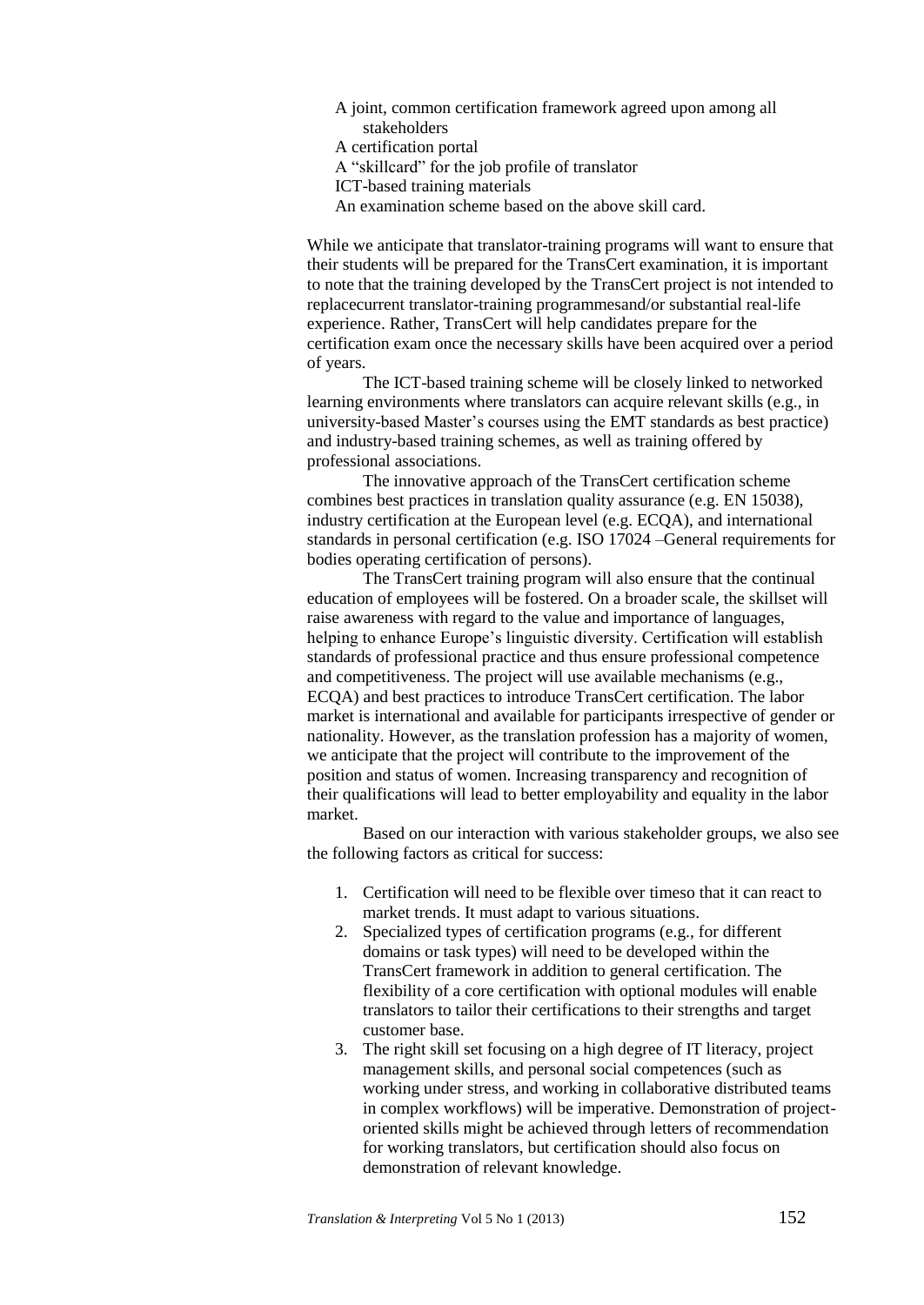#### **5. Conclusions**

Based on our examination of existing certification schemes and our discussion with various stakeholder groups, we believe that TransCert certification can fill a need in industry today. Currently companies have difficulty finding and validating skilled human resources (translators). Because of the geographic and/or linguistic limitations of current schemes, none of them can address more than a small fraction of the market, leaving many qualified professionals unable to take advantage of certification. In addition, if TransCert can demonstrate the relevance of its standards to project success (rather than just to skill as a translator) and also allow for the development of domain- and task-specific modules, we believe that it can overcome many of the limitations seen in current certification.

It has become clear that different target audiences and stakeholder communities have different expectations. While university representatives, in particular from the EMT programs, are concerned that the value of the EMT graduation should not be undermined by certification systems, translation companies are either skeptical about certification systems that are not controlled by themselves or they are positive about the need for certified translators on the market as a signal of quality. The third stakeholder community is comprised of translators themselves, usually represented by national as well as international (FIT-member) translator associations. Translators are often skeptical of certification schemes that do not relate to their working conditions or that impose seemingly arbitrary results. Until translators see a financial motivation (i.e., they receive jobs *because* they are certified or they can command a higher price *because* they are certified), the appeal of certification may remain limited.

In order to convince skeptics in the academic community (particularlythose from EMT programs) that TransCert certification will be beneficial to their graduates, we propose to offer graduates from EMT or other quality-labeledprograms "junior status," and the promise that after demonstrating two years of professional expertise (as documented on their personal ePortfolio) they would qualify for full status.

To ensure that certification remains valid as customer requirements change, periodic re-certification would be necessary.Thus TransCert certification would have time-limited validity, similar to the way that driver's licenses that have to be renewed in some countries.

If the process of European integration continuesas expected in coming years, and the global scope of both the translation industry's customer base and service offeringscontinues todevelop, the task of finding and identifying quality translators across increasing numbers of language pairs and subject domains will only become more difficult. We therefore anticipate that stakeholders will increasingly welcome and accept a transnational, international certification system that is trusted and sustainable.Current efforts in developing standards for the translation industry in ISO TC 37 Sub-committee 5 (Translation and Interpreting) may also be an important building block in providing quality standards for all three types of certification objects. Within this context, we believe that the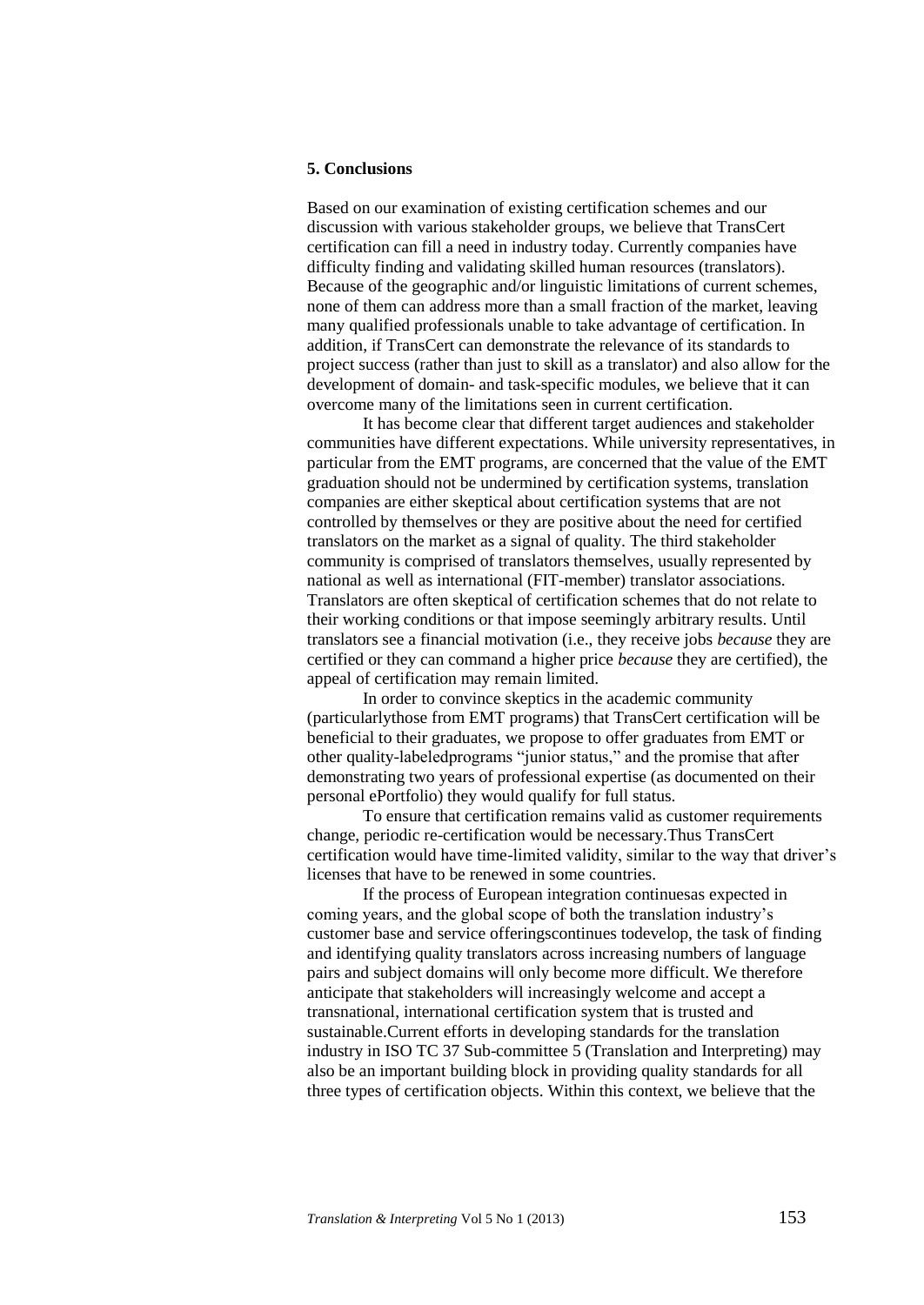need for ways to "signal" quality to the market<sup>5</sup>will only increase. As the limits of current nation-based certification have become increasingly apparent within the market, we maintain that a transnational program, like TransCert, will be needed to solve this issue.

<u>.</u>

<sup>&</sup>lt;sup>5</sup>See Pym, Grin, Sfreddo, &Chan (2012) and Andy Chan's contribution to this issue for a detailed overview of how quality is currently "signaled" on the market.